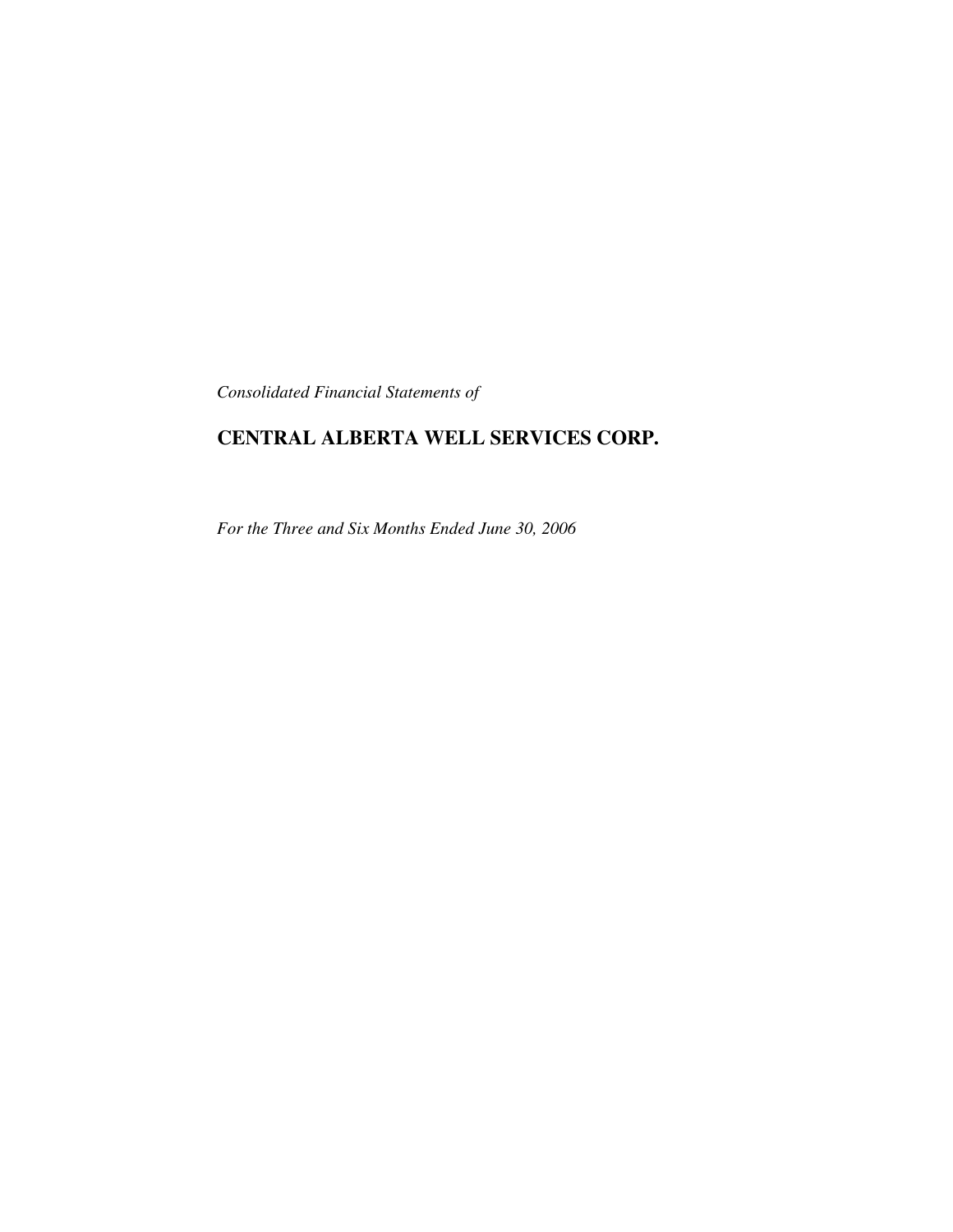# **CENTRAL ALBERTA WELL SERVICES CORP.**

**Consolidated Balance Sheets**

 **(Unaudited) (Unaudited)**

|                                                                           | June 30, 2006    |    | December 31, 2005 |  |  |
|---------------------------------------------------------------------------|------------------|----|-------------------|--|--|
|                                                                           |                  |    |                   |  |  |
| <b>ASSETS</b>                                                             |                  |    |                   |  |  |
| <b>Current assets</b>                                                     |                  |    |                   |  |  |
| Cash                                                                      | \$<br>892,896    | \$ | 2,644,827         |  |  |
| Restricted cash                                                           | 405,641          |    |                   |  |  |
| Accounts receivable                                                       | 9,358,603        |    | 3,263,105         |  |  |
| Shareholder loans                                                         |                  |    | 84,646            |  |  |
| Inventory                                                                 | 1,111,508        |    | 289,630           |  |  |
| Prepaids and deposits                                                     | 299,284          |    | 160,088           |  |  |
| Deferred financing costs                                                  | 286,975          |    |                   |  |  |
|                                                                           | 12,354,907       |    | 6,442,296         |  |  |
| <b>Property and equipment</b>                                             | 62,604,457       |    | 19,962,118        |  |  |
| <b>Shareholder loans</b>                                                  | 180,625          |    | 211,875           |  |  |
| <b>Deferred financing costs</b>                                           | 76,179           |    | 38,328            |  |  |
| Intangible assets                                                         | 5,475,256        |    |                   |  |  |
| Goodwill                                                                  | 10,783,667       |    | 519,183           |  |  |
|                                                                           | \$<br>91,475,091 | \$ | 27,173,800        |  |  |
|                                                                           |                  |    |                   |  |  |
| <b>LIABILITIES AND SHAREHOLDERS' EQUITY</b><br><b>Current liabilities</b> |                  |    |                   |  |  |
| Accounts payable and accrued liabilities                                  | \$<br>5,042,343  | \$ | 3,628,656         |  |  |
| Short term debt (note 4)                                                  | 21,000,000       |    |                   |  |  |
| Shareholder loans                                                         | 410,935          |    |                   |  |  |
| Income taxes payable                                                      | 864,353          |    |                   |  |  |
| Current portion of long-term debt (note 5)                                | 2,557,267        |    |                   |  |  |
|                                                                           | 29,874,898       |    | 3,628,656         |  |  |
| <b>Future income taxes</b>                                                | 1,674,000        |    |                   |  |  |
| Long-term debt (note 5)                                                   | 14,625,343       |    | 4,950,000         |  |  |
|                                                                           | 46,174,241       |    | 8,578,656         |  |  |
| <b>SHAREHOLDERS' EQUITY</b>                                               |                  |    |                   |  |  |
| Share capital (note 6)                                                    | 47,554,446       |    | 21,172,024        |  |  |
| Contributed surplus (note 6 (c) and (d))                                  | 1,520,632        |    | 538,829           |  |  |
| <b>Deficit</b>                                                            | (3,774,228)      |    | (3, 115, 709)     |  |  |
|                                                                           | 45,300,850       |    | 18,595,144        |  |  |
|                                                                           | \$<br>91,475,091 | \$ | 27,173,800        |  |  |

**See accompanying notes to financial statements.**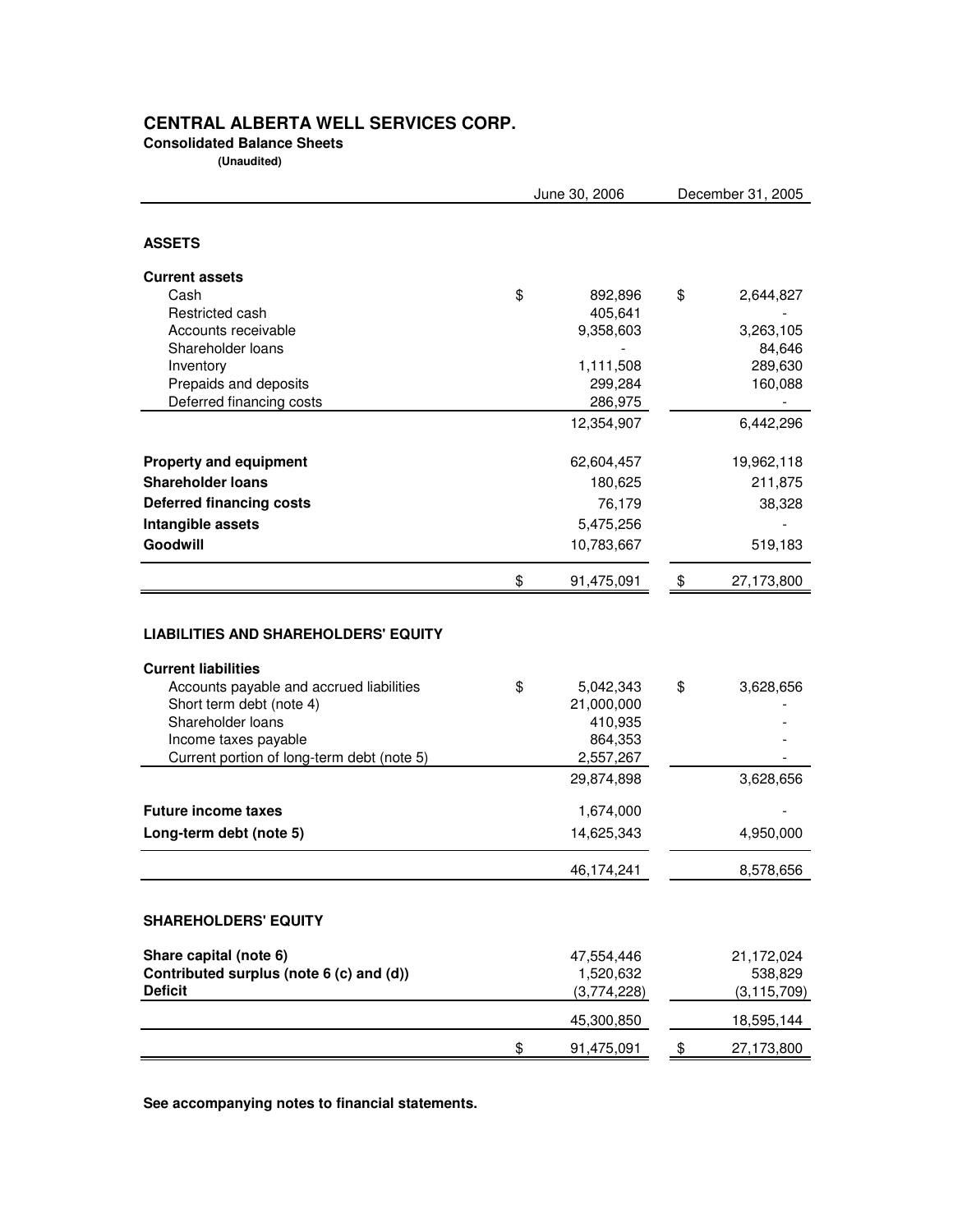### **CENTRAL ALBERTA WELL SERVICE CORP.**

**Consolidated Statements Of Loss and Deficit (unaudited)** 

|                                                 | <b>Three Months Ended</b> |               |    | <b>Six Months</b><br>Ended |    | <b>Four Months</b><br>Ended |    |               |
|-------------------------------------------------|---------------------------|---------------|----|----------------------------|----|-----------------------------|----|---------------|
|                                                 |                           | June 30, 2006 |    | June 30, 2005              |    | June 30, 2006               |    | June 30, 2005 |
| <b>REVENUE</b>                                  | \$                        | 7,635,119     | \$ | 398,237                    | \$ | 12,566,593                  | \$ | 478,393       |
| <b>OPERATING COSTS</b>                          |                           | 4,719,546     |    | 336,489                    |    | 7,409,291                   |    | 422,631       |
|                                                 |                           | 2,915,573     |    | 61,748                     |    | 5,157,302                   |    | 55,762        |
| <b>OTHER EXPENSES</b>                           |                           |               |    |                            |    |                             |    |               |
| General and administrative                      |                           | 1,680,407     |    | 475,925                    |    | 2,385,269                   |    | 562,045       |
| Stock based compensation                        |                           | 431,915       |    |                            |    | 1,004,135                   |    |               |
| Interest                                        |                           | 635,393       |    | 262,148                    |    | 754,989                     |    | 260,692       |
| Depreciation and amortization                   |                           | 1,811,964     |    | 262,208                    |    | 2,553,925                   |    | 279,989       |
|                                                 |                           | 4,559,679     |    | 1,000,281                  |    | 6,698,318                   |    | 1,102,726     |
| <b>NET LOSS BEFORE TAX</b>                      |                           | (1,644,106)   |    | (938, 533)                 |    | (1,541,016)                 |    | (1,046,964)   |
| <b>INCOME TAXES</b>                             |                           |               |    |                            |    |                             |    |               |
| Current                                         |                           | (159, 497)    |    |                            |    | (159, 497)                  |    |               |
| Future                                          |                           | (723,000)     |    |                            |    | (723,000)                   |    |               |
|                                                 |                           | (882, 497)    |    |                            |    | (882, 497)                  |    |               |
| <b>NET LOSS</b>                                 |                           | (761, 609)    |    | (938, 533)                 |    | (658, 519)                  |    | (1,046,964)   |
| <b>DEFICIT, BEGINNING OF PERIOD</b>             |                           | (3,012,619)   |    | (108, 431)                 |    | (3, 115, 709)               |    |               |
| <b>DEFICIT, END OF PERIOD</b>                   | \$                        | (3,774,228)   |    | \$(1,046,964)              | \$ | (3,774,228)                 | \$ | (1,046,964)   |
|                                                 |                           |               |    |                            |    |                             |    |               |
| LOSS PER SHARE - Basic and Diluted (note 6 (e)) | \$                        | (0.02)        | \$ | (0.31)                     | \$ | (0.02)                      | \$ | (0.41)        |

**See accompanying notes to financial statements.**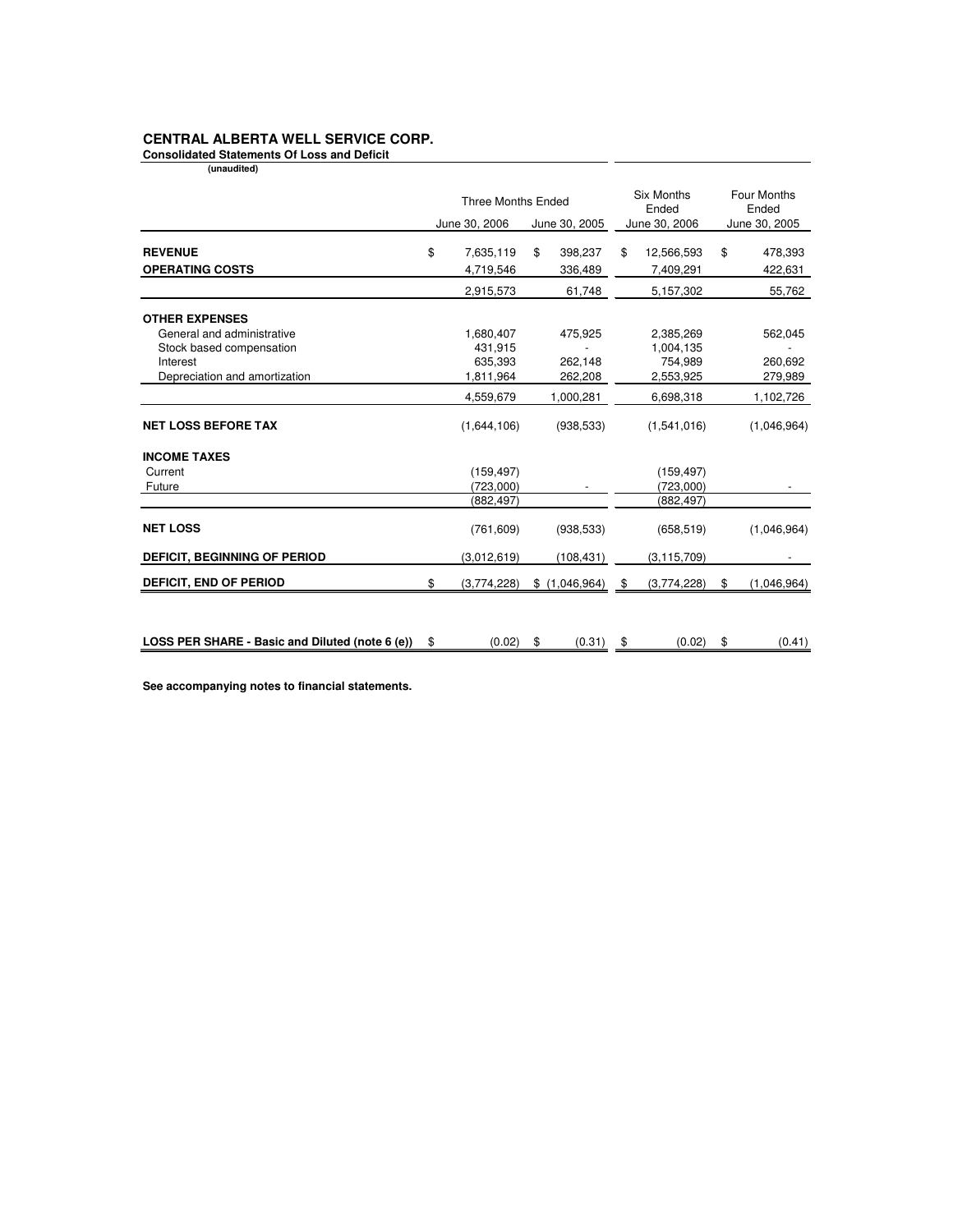## **CENTRAL ALBERTA WELL SERVICES CORP.**

**Consolidated Statement of Cash Flows**

| (unaudited)                                  |                           |               |                         |    |                          |                   |
|----------------------------------------------|---------------------------|---------------|-------------------------|----|--------------------------|-------------------|
|                                              | <b>Three Months Ended</b> |               | <b>Six Months Ended</b> |    | <b>Four Months Ended</b> |                   |
|                                              |                           | June 30, 2006 | June 30, 2005           |    | June 30, 2006            | June 30, 2005     |
| <b>CASH PROVIDED BY (USED IN):</b>           |                           |               |                         |    |                          |                   |
| <b>OPERATING:</b>                            |                           |               |                         |    |                          |                   |
| Net loss                                     | \$                        | (761, 609)    | \$<br>(938, 533)        | \$ | (658, 519)               | \$<br>(1,046,964) |
| Items not affecting cash:                    |                           |               |                         |    |                          |                   |
| Stock based compensation                     |                           | 431,915       |                         |    | 1,004,135                |                   |
| Interest on shareholder loans                |                           | (3,768)       | (4,368)                 |    | (7, 848)                 | (5,824)           |
| Loss on disposal of assets                   |                           | 24,547        |                         |    | 24,547                   |                   |
| Future income tax                            |                           | (723,000)     |                         |    | (723,000)                |                   |
| Depreciation and amortization                |                           | 1,811,964     | 262,208                 |    | 2,553,925                | 279,989           |
| Funds from operations                        |                           | 780,049       | (680, 693)              |    | 2,193,240                | (772, 799)        |
| Change in non-cash working capital           |                           | 2,714,942     | (97, 271)               |    | 569,724                  | (13, 776)         |
|                                              |                           | 3,494,991     | (777, 964)              |    | 2,762,964                | (786, 575)        |
|                                              |                           |               |                         |    |                          |                   |
| <b>INVESTING:</b>                            |                           |               |                         |    |                          |                   |
| Business acquisitions - net of cash (note 3) |                           |               | (2,700,000)             |    | (4,664,052)              | (2,711,183)       |
| Purchase of property and equipment           |                           | (20,075,689)  | (6,585,654)             |    | (29, 337, 959)           | (6,879,564)       |
| Proceeds on sale of property and equipment   |                           | 23,004        |                         |    | 23,004                   |                   |
| Restricted cash                              |                           | (405, 641)    |                         |    | (405, 641)               |                   |
| Change in non-cash working capital           |                           | 64,847        |                         |    | (2,391,749)              |                   |
|                                              |                           | (20,393,479)  | (9, 285, 654)           |    | (36, 776, 397)           | (9,590,747)       |
| <b>FINANCING:</b>                            |                           |               |                         |    |                          |                   |
| Issue of long-term debt                      |                           | 4,174,640     |                         |    | 8,050,000                |                   |
| Retirements of long-term debt                |                           | (1,032,670)   |                         |    | (1,032,670)              |                   |
| Short-term debt                              |                           | 10,000,000    |                         |    | 21,000,000               |                   |
| Issue of common shares                       |                           |               | 1,500,000               |    | 5,126,507                | 1,818,750         |
| Share subscriptions received                 |                           |               | (1,019,000)             |    |                          | 5,000             |
| Share issue costs                            |                           | 2,048         | (15, 335)               |    | (277, 709)               | (30, 889)         |
| Issue of convertible debentures              |                           |               | 18,504,900              |    |                          | 18,504,900        |
| Deferred financing costs                     |                           | (358, 576)    | (1,205,824)             |    | (613, 631)               | (1,205,824)       |
| Repayment of shareholder loans               |                           | (29, 745)     |                         |    | 9,005                    | (291, 250)        |
|                                              |                           | 12,755,697    | 17,764,741              |    | 32,261,502               | 18,800,687        |
| (DECREASE) INCREASE IN CASH                  |                           | (4, 142, 791) | 7,701,123               |    | (1,751,931)              | 8,423,365         |
| <b>CASH, BEGINNING OF PERIOD</b>             |                           | 5,035,687     | 722,242                 |    | 2,644,827                |                   |
| <b>CASH, END OF PERIOD</b>                   | \$                        | 892,896       | \$<br>8,423,365         | \$ | 892,896                  | \$<br>8,423,365   |

**See accompanying notes to financial statements.**

| <b>SUPPLEMENTARY INFORMATION</b> |         |              |         |         |
|----------------------------------|---------|--------------|---------|---------|
| Interest paid                    | 655.267 | 281.701      | 783.181 | 281.701 |
| Interest received                | 37.660  | \$<br>15.185 | 41.898  | 15,185  |
| Income taxes paid                |         | -            | -       |         |
| Income taxes refunded            |         | -            | -       | -       |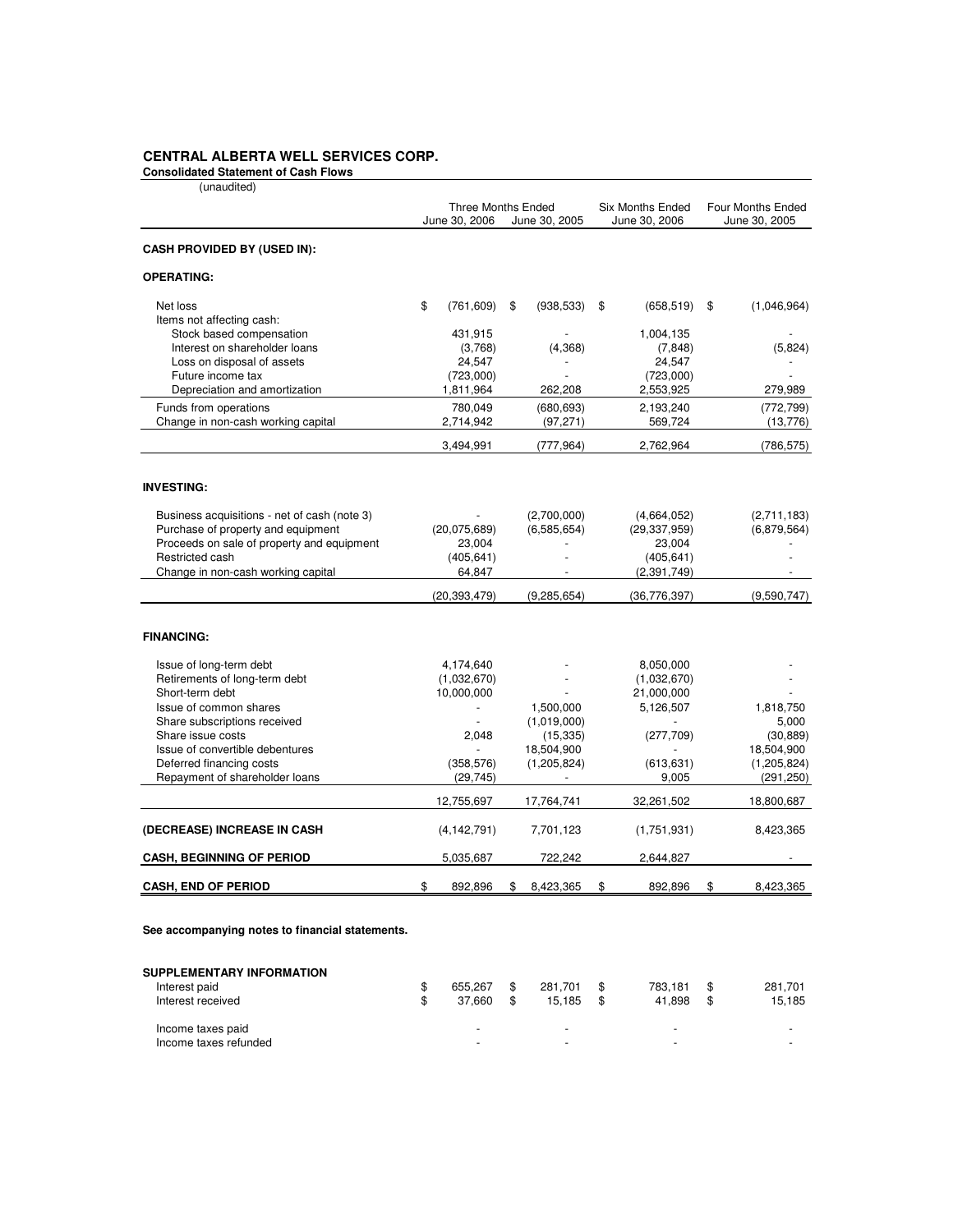#### **1. Accounting policies**

The interim consolidated financial statements should be read in conjunction with the annual financial statements for the year ended December 31, 2005 as the interim statements do not contain all of the disclosures required for annual statements. The interim financial statements have been prepared in accordance with generally accepted accounting principles following the same accounting policies and methods of application as the annual financial statements for the year ended December 31, 2005, with the exception of the following policy regarding Restricted Cash.

**Restricted Cash:** Certain cash balances are restricted as they relate to cash collateralization of bank guarantees for the payroll electronic funds transfer program and corporate credit cards. These funds are not available for general corporate usage and have been separately disclosed.

On March 31, 2006, Central Alberta Well Services Corp. ("Company") acquired 100% of the issued and outstanding shares of SSI Special Services Inc. ("SSI"), Precise Energy Services Ltd. ("Precise") and 1080104 Alberta Ltd, operating as Vertical Rentals ("Vertical"). The interim consolidated financial statements include the financial position of Central Alberta Well Services Corp. and its subsidiaries.

#### **2. Seasonality of operations**

The Company's operations are performed in western Canada. The ability to move heavy equipment safely and efficiently in western Canadian oil and natural gas fields is dependent on weather conditions. The first quarter is typically the most robust as the frost creates a stable ground mass that allows for easy access to well sites and easier service rig movement. The second quarter is traditionally the slowest due to spring break-up. When winter's frost leaves the ground, it renders many secondary roads incapable of supporting the weight of heavy equipment until they have thoroughly dried out. Road bans during this time restrict service rig and support equipment access to well sites. The third quarter has more activity as the summer months are typically drier than the second quarter. The fourth quarter show robust activity again as the winter temperatures freeze the ground once more, maximizing site access. In addition, there may be a temporary halt with all operations in extreme cold weather when the temperature falls below -35C.

#### **3. Business acquisitions**

#### **a) SSI Special Services Inc. ("SSI")**

On March 31, 2006, the Company acquired 100% of the issued and outstanding shares of SSI and certain shareholder loan balances for total consideration of \$18.3 million, excluding transaction costs, including \$4.0 million and the issuance of 8.0 million shares of the Company from treasury. SSI provides nitrogen and snubbing services to oil and gas companies operating in Western Canada and has been in operation since 1997.

#### **b) Precise Energy Services Ltd. ("Precise")**

On March 31, 2006, the Company acquired 100% of the issued and outstanding shares of Precise for a purchase price of \$4.8 million, excluding transaction costs, by the issuance of 2.5 million shares of the Company from treasury. Precise provides well testing services to resource companies operating in Western Canada.

#### **c) 1080104 Alberta Ltd. ("Vertical")**

On March 31, 2006, the Company acquired 100% of the issued and outstanding shares of Vertical for a purchase price of \$2.3 million, excluding transaction costs, by the issuance of 1.2 million shares of the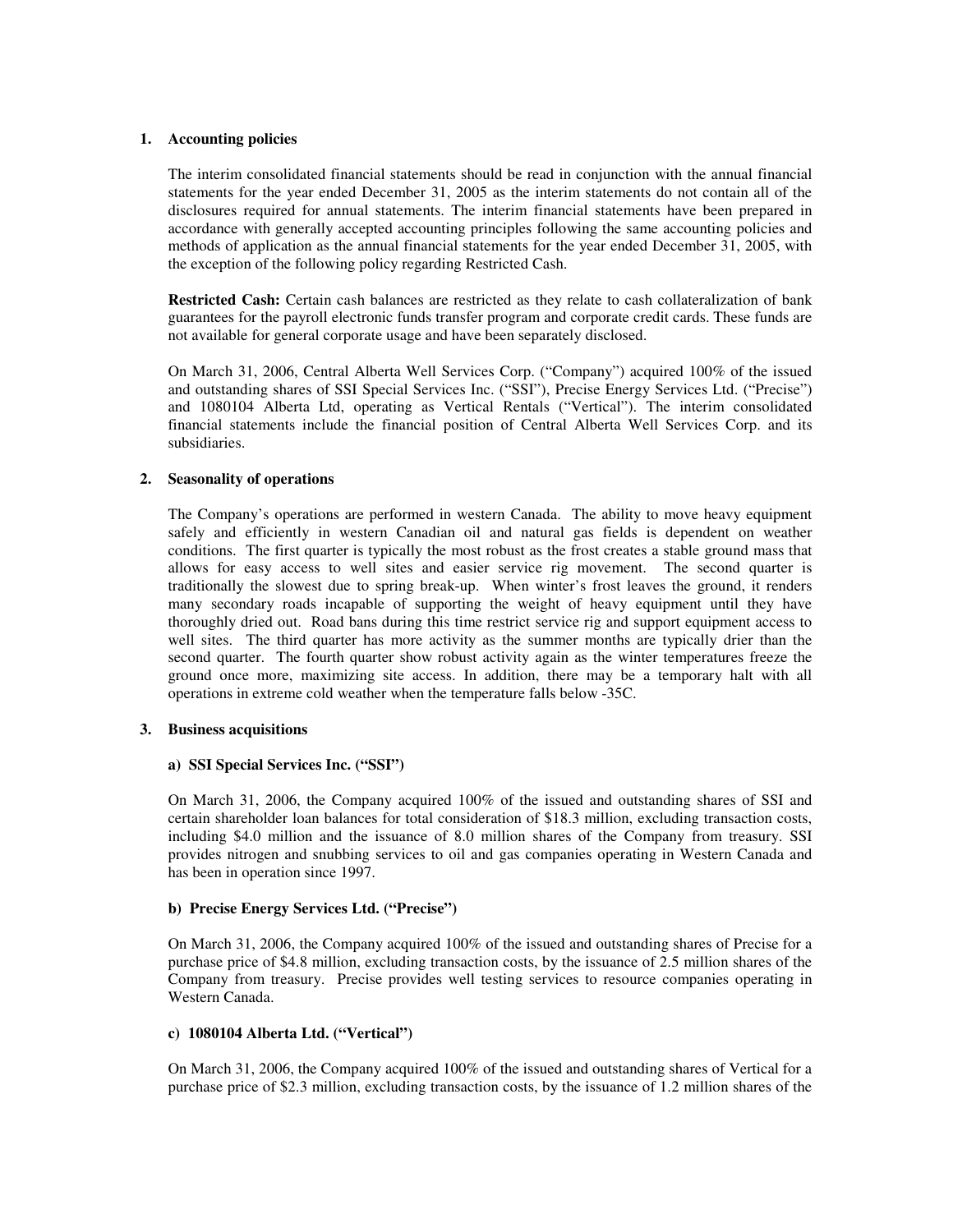Company from treasury. Vertical has a fleet of rental equipment that it provides to oil and gas customers in Western Canada.

These transactions have been accounted for by the purchase method. These acquisitions closed March 31, 2006. Details of the acquisitions, as amended to reflect the values ascribed, are as follows:

|                                            | <b>SSI</b> | <b>Precise</b> | <b>Vertical</b> | <b>Total</b> |
|--------------------------------------------|------------|----------------|-----------------|--------------|
|                                            |            |                |                 |              |
| Assets:                                    |            |                |                 |              |
| Working capital items                      | 1,273,210  | 283,862        | 503,260         | 2,060,332    |
| Property and equipment                     | 11,441,304 | 2,825,000      | 1,200,000       | 15,466,304   |
| Intangible assets                          | 5,626,000  |                |                 | 5,626,000    |
| Goodwill                                   | 6,317,301  | 3,052,500      | 894,683         | 10,264,484   |
|                                            | 24,657,815 | 6,161,362      | 2,597,943       | 33,417,120   |
| Assumed liabilities:                       |            |                |                 |              |
| Due to parent                              | 4,050      |                |                 | 4,050        |
| Long term debt                             | 4,284,671  | 896,369        | 38,169          | 5,219,209    |
| Future income taxes                        | 1,802,000  | 431,000        | 257,000         | 2,490,000    |
|                                            | 6,090,721  | 1,327,369      | 295,169         | 7,713,259    |
| Net assets and total consideration         | 18,567,094 | 4,833,993      | 2,302,774       | 25,703,861   |
| Less: cash position                        | 612,078    | 350,591        | (298, 617)      | 664,052      |
| Net assets - excluding cash                | 19,179,172 | 5,184,584      | 2,004,157       | 26, 367, 913 |
|                                            |            |                |                 |              |
| Cash consideration - net of cash acquired  | 4,612,078  | 350,591        | (298, 617)      | 4,664,052    |
| Non cash consideration                     | 14,567,094 | 4,833,993      | 2,302,774       | 21,703,861   |
| Total consideration - net of cash position | 19,179,172 | 5,184,584      | 2,004,157       | 26,367,913   |

#### **4. Short term debt**

|                                                                                                                                                                                                                                                                                                                                                                                                                                                                                                                                                                                                       | As at         | As at             |
|-------------------------------------------------------------------------------------------------------------------------------------------------------------------------------------------------------------------------------------------------------------------------------------------------------------------------------------------------------------------------------------------------------------------------------------------------------------------------------------------------------------------------------------------------------------------------------------------------------|---------------|-------------------|
|                                                                                                                                                                                                                                                                                                                                                                                                                                                                                                                                                                                                       | June 30, 2006 | December 31, 2005 |
| Credit facility for \$21 million at interest rates from<br>bank prime rate plus 1.25% to 3.00%, maturing July<br>31, 2006 with an extension option to September 29,<br>2006, monthly payments of interest only until maturity,<br>secured by a second charge on equipment and a general<br>security agreement. The option was exercised,<br>effective July 31, 2006. As at June 30, 2006, the<br>Company did not meet the working capital covenant<br>for this facility but secured a waiver from the lender.<br>As at July 31, 2006, the Company was compliant with<br>its working capital covenant. | \$21,000,000  |                   |

### **5. Long term debt**

|                                                                                                                                                                                                                                                                                                                | As at<br>June 30, 2006 | As at<br>December 31, 2005 |
|----------------------------------------------------------------------------------------------------------------------------------------------------------------------------------------------------------------------------------------------------------------------------------------------------------------|------------------------|----------------------------|
| Credit facility for \$13 million at interest rates based on<br>Government of Canada bond yield plus 3.2%, monthly<br>payments of interest only to December 31, 2006<br>followed by 48 equal payments of principal and<br>interest, secured by a first charge on equipment and a<br>general security agreement. | 13,000,000             | 4,950,000                  |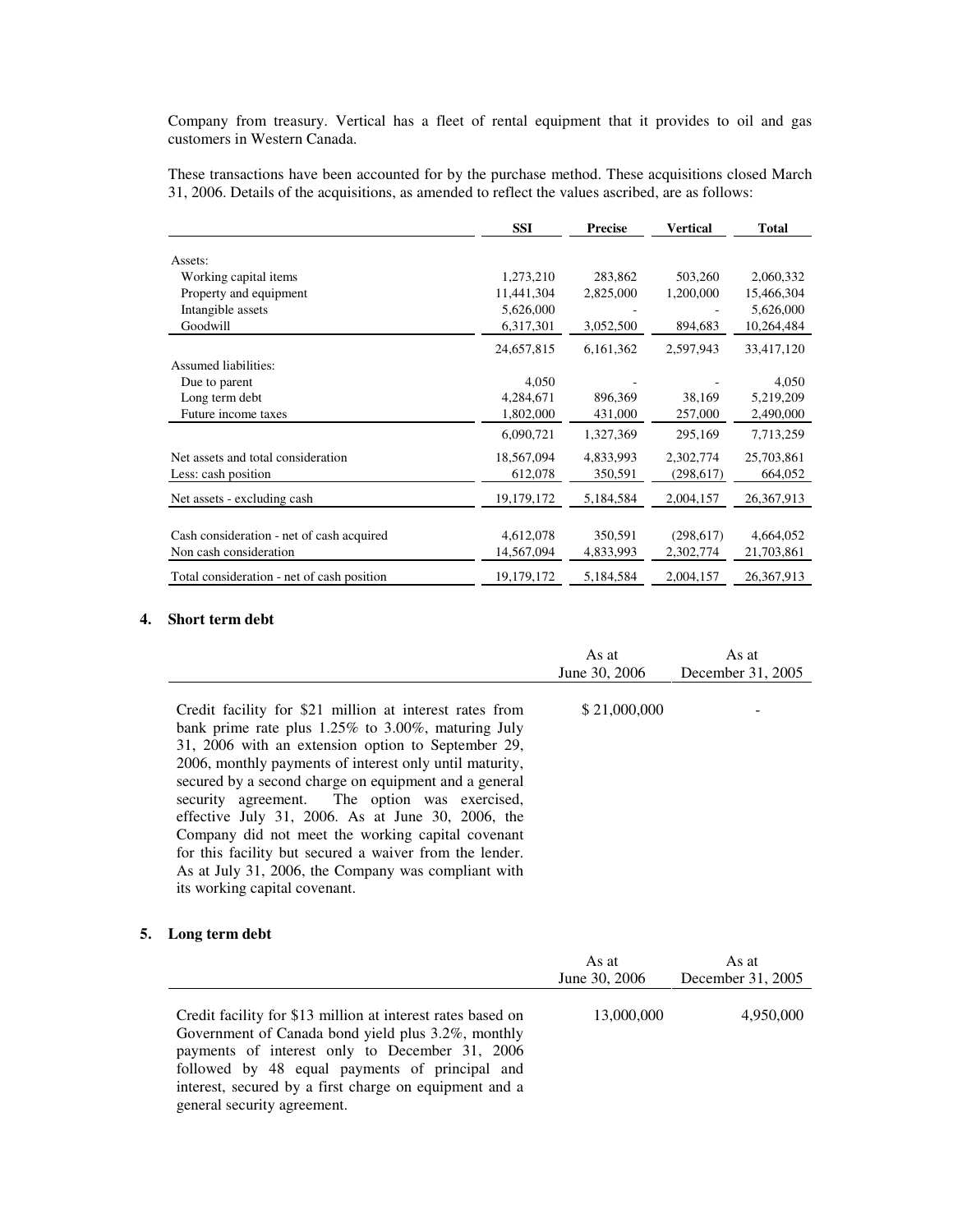| Term loans interest at fixed interest rates from 2.9% to<br>11.0%, maturing at various dates from October 2006 to<br>February 2011, monthly payments of principal and<br>interest of \$77,805, secured by charges over specific<br>equipment. | 2,951,746    |                 |
|-----------------------------------------------------------------------------------------------------------------------------------------------------------------------------------------------------------------------------------------------|--------------|-----------------|
| Equipment loans bearing interest at bank prime rate<br>plus $1.25\%$ , monthly payments of \$18,403 per month,<br>maturing at various dates from September 2009 to<br>October 2010.                                                           | 786,364      |                 |
| Unsecured loans with no fixed terms of repayment,<br>incurring interest at 10% per annum, payable monthly.                                                                                                                                    | 420,000      |                 |
| Unsecured, interest free loan from Government of<br>Canada related to a patent and repayable upon<br>commercial application of the patent.                                                                                                    | 24,500       |                 |
| Total debt                                                                                                                                                                                                                                    | 17,182,610   | 4,950,000       |
| Less current portion                                                                                                                                                                                                                          | 2,557,267    |                 |
|                                                                                                                                                                                                                                               | \$14,625,343 | 4,950,000<br>S. |

At June 30, 2006, the estimated principal repayments due in each of the next five years are as follows:

| 2007       | \$<br>2,557,267  |
|------------|------------------|
| 2008       | 3,996,521        |
| 2009       | 4,094,705        |
| 2010       | 4,100,225        |
| 2011       | 1,793,512        |
| Thereafter | 640,380          |
|            | \$<br>17,182,610 |

## **6. Share capital**

a) Authorized:

Unlimited number of common shares

b) Issued:

|                                            | Number     | Amount       |
|--------------------------------------------|------------|--------------|
| Balance at January 1, 2006                 | 27,080,138 | \$21,172,024 |
| Issued on private placement                | 2.904.400  | 5,082,704    |
| Issued on exercise of options              | 35,000     | 60.851       |
| Issued on SSI acquisition (note 2)         | 8,000,000  | 14,320,000   |
| Issued on Precise acquisition (note 2)     | 2,507,027  | 4,813,492    |
| Issued on Vertical acquisition (note 2)    | 1,190,000  | 2,284,800    |
| Share issue costs (net of tax $$ 93,000$ ) |            | (184.204)    |
| Balance at March 31, 2006                  | 41,716,565 | 47,549,667   |
| Issued on exercise of options              | 1.667      |              |
| Balance at June 30, 2006                   | 41.718.232 | \$47.554.446 |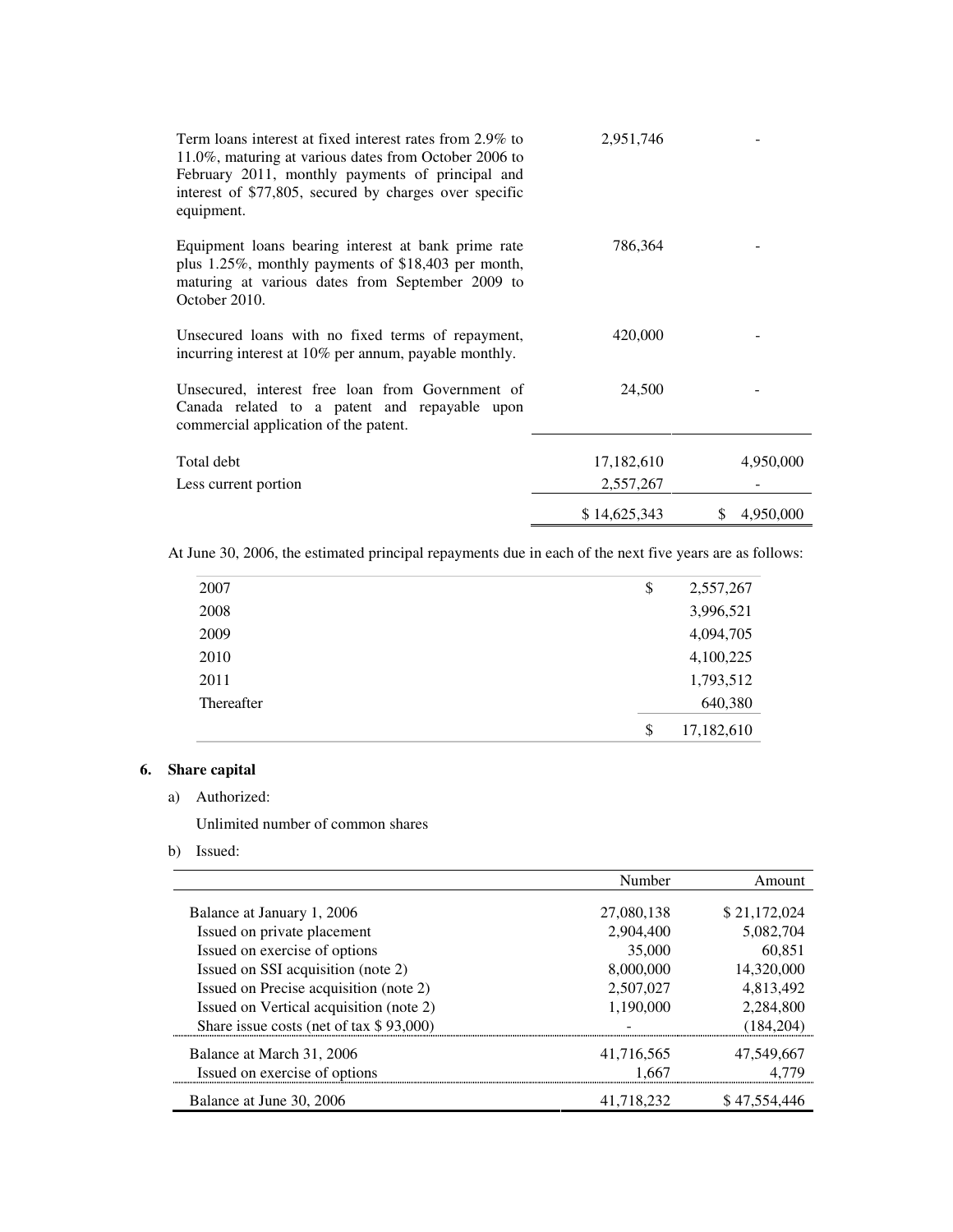During February 2006, the Company completed a private placement of 2,904,400 shares at \$1.75 per share for gross proceeds of \$5,082,704. Related costs of \$247,204, less income tax of \$82,935, were recorded as share issue costs.

On March 31, 2006, the Company completed the acquisitions of SSI, Precise and Vertical. On the SSI transaction the Company issued 8,000,000 shares for purchase consideration of \$14,320,000. On the Precise acquisition, the Company issued 2,507,027 shares for purchase consideration of \$4,813,492. On the Vertical acquisition, the Company issued 1,190,000 shares for purchase consideration of \$2,284,800. Related costs of \$30,000, less income tax of \$10,065, were recorded as issue costs.

#### c) Performance warrants

The Company issued 3,600,000 performance warrants on April 28, 2005 to certain of its directors and officers with a term of five years. Upon vesting, the warrants are exercisable into shares of the Company at a price of \$1.00 per share. Vesting was conditional upon the weighted average trading price of the Company's common shares being above specified levels for 20 consecutive trading days. During the fourth quarter of 2005, the vesting conditions were met for 100% of the warrants.

Of these warrants, 2,936,850 [82%] are subject to an escrow agreement, whereby, upon subject to the above vesting conditions, 10% of the warrants were released upon issuance and 15% of the balance are releasable every six months for three years.

The fair value of the performance warrants was estimated as at the grant date using the Trinomial Lattice pricing model. The Company recognized compensation expense for the performance warrants based upon the following assumptions:

| Risk free rate of return | 3.40% |
|--------------------------|-------|
| Expected life (years)    | 5     |
| Volatility               | 50%   |
| Dividend yield           | $0\%$ |
| Employee exit rate       | 0%    |

#### d) Stock option plan

During 2005 the Company established a stock option plan to provide directors, officers, employees and consultants with the opportunity to participate in its growth and development. As at January 1, 2006, 1,445,000 options were outstanding at exercise prices between \$1.15 and \$2.50 per share and expiring during 2010. As at March 31, 2006, an additional 1,467,500 options were issued at exercise prices between \$1.75 and \$1.82 per share, expiring during 2011. During the quarter ended June 30, 2006, an additional 548,000 options were issued at an exercise price of \$2.07 per share and expiring during 2011. One third of the options vested upon issuance and the balance vest in equal amounts on each anniversary over the next two years. Exercisable options were 959,167 at March 31, 2006 and 1,139,611 at June 30, 2006.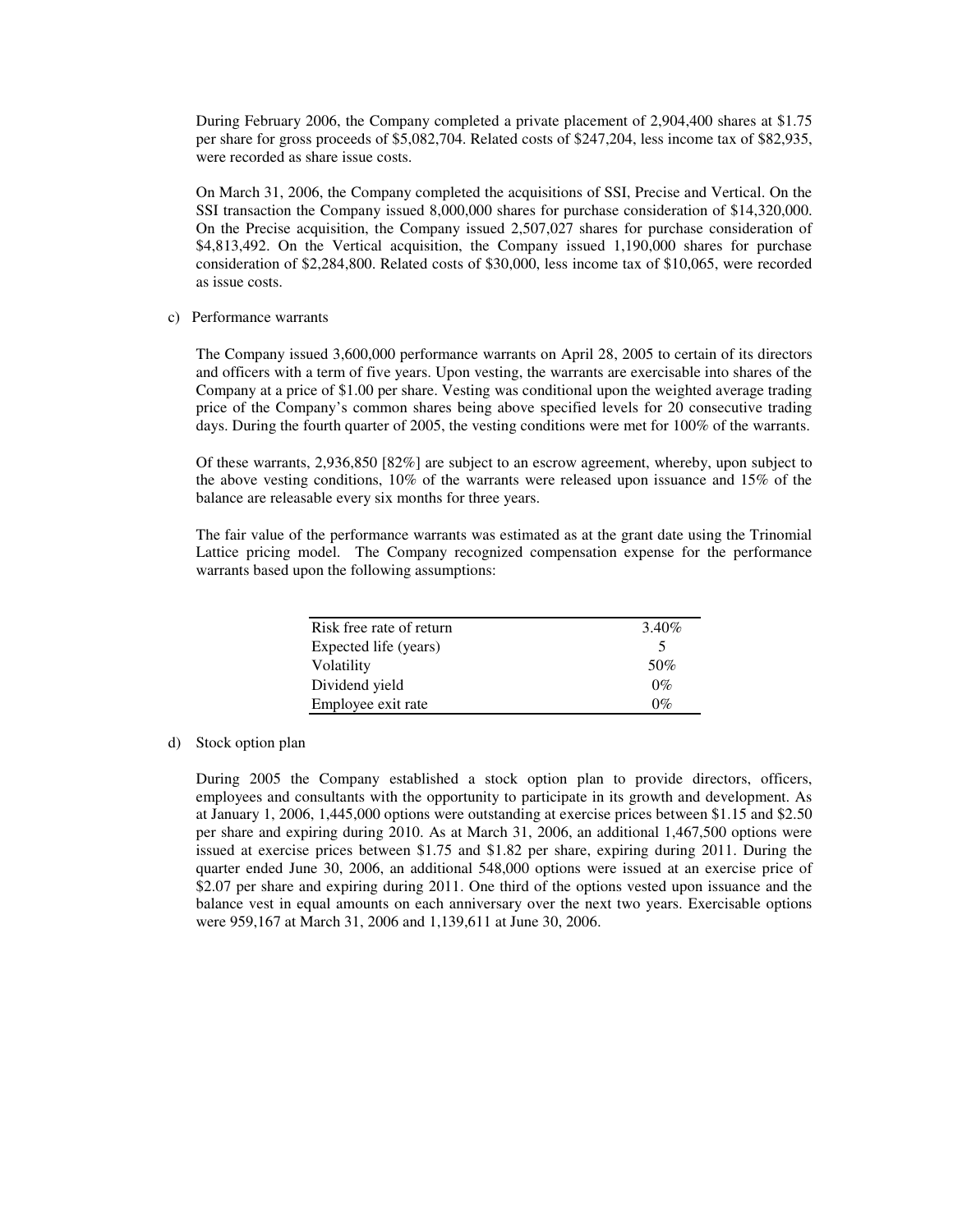|                              | Number of<br>Options |    | Weighted Average<br><b>Exercise Price</b> |
|------------------------------|----------------------|----|-------------------------------------------|
| Outstanding, January 1, 2006 | 1,445,000            | \$ | 1.80                                      |
| Granted during period        | 1,467,500            |    | 1.78                                      |
| Exercised during period      | (35,000)             |    | (1.18)                                    |
| Outstanding, March 31, 2006  | 2,877,500            | \$ | 1.79                                      |
| Granted during period        | 548,000              |    | 2.07                                      |
| Exercised during period      | (1,667)              |    | (1.15)                                    |
| Forefeited during period     | (5,000)              |    | (1.15)                                    |
| Outstanding, June 30, 2006   | 3,418,833            | \$ | 1.84                                      |

The fair value of the options granted was estimated as at the grant date using the Black-Scholes option pricing model. The Company recognizes compensation expense for these stock options based upon the following assumptions:

| Risk free rates of return range | $3.71\% - 4.15\%$ |
|---------------------------------|-------------------|
| Expected life (years)           |                   |
| Volatility                      | 50%               |
| Dividend yield                  | $0\%$             |

Compensation expense and contributed surplus of \$572,220, (2005, Nil) relating to the stock options was recorded for the quarter ended March 31, 2006 and \$431,915, (2005, Nil) for the quarter ended June 30, 2006.

e) Basic and diluted loss per share

|                                                                                         | <b>Three Months Ended</b>                |            |               |                                    |        |               |               |               |                     |                     |  |
|-----------------------------------------------------------------------------------------|------------------------------------------|------------|---------------|------------------------------------|--------|---------------|---------------|---------------|---------------------|---------------------|--|
|                                                                                         | June 30, 2006                            |            |               |                                    |        | June 30, 2005 |               |               |                     |                     |  |
|                                                                                         |                                          | Loss       | <b>Shares</b> | Per Share<br>Amount                |        | Net Loss      |               | <b>Shares</b> | Per Share<br>Amount |                     |  |
| Basic and diluted loss per share                                                        | \$                                       | (761, 609) | 41,718,122    | \$                                 | (0.02) | \$            | (938, 533)    | 3,005,775     | \$                  | (0.31)              |  |
| Dilutive effect of:<br>Stock option conversions<br>Performance warrant conversions      |                                          |            |               |                                    |        |               |               |               |                     |                     |  |
| Diluted income loss per share                                                           | \$                                       | (761, 609) | 41,718,122    |                                    | (0.02) | - \$          | (938, 533)    | 3,005,775     |                     | (0.31)              |  |
| Securities excluded from diluted loss<br>per share as the effect would be anti-dilutive |                                          |            | 6,972,167     |                                    |        |               |               | 24,161,000    |                     |                     |  |
|                                                                                         | <b>Six Months Ended</b><br>June 30, 2006 |            |               | Four Months Ended<br>June 30, 2005 |        |               |               |               |                     |                     |  |
|                                                                                         | Net Loss                                 |            | <b>Shares</b> | Per Share<br>Amount                |        |               | Net Loss      | <b>Shares</b> |                     | Per Share<br>Amount |  |
| Basic and diluted loss per share                                                        | \$                                       | (658, 519) | 35,057,636    | \$                                 | (0.02) |               | \$(1,046,964) | 2,565,988     | \$                  | (0.41)              |  |
| Dilutive effect of:<br>Stock option conversions<br>Performance warrant conversions      |                                          |            |               |                                    |        |               |               |               |                     |                     |  |
| Diluted income loss per share                                                           | \$.                                      | (658, 519) | 35,057,636    |                                    | (0.02) |               | \$(1,046,964) | 2,565,988     |                     | (0.41)              |  |
| Securities excluded from diluted loss<br>per share as the effect would be anti-dilutive |                                          |            | 6,972,167     |                                    |        |               |               | 24,161,000    |                     |                     |  |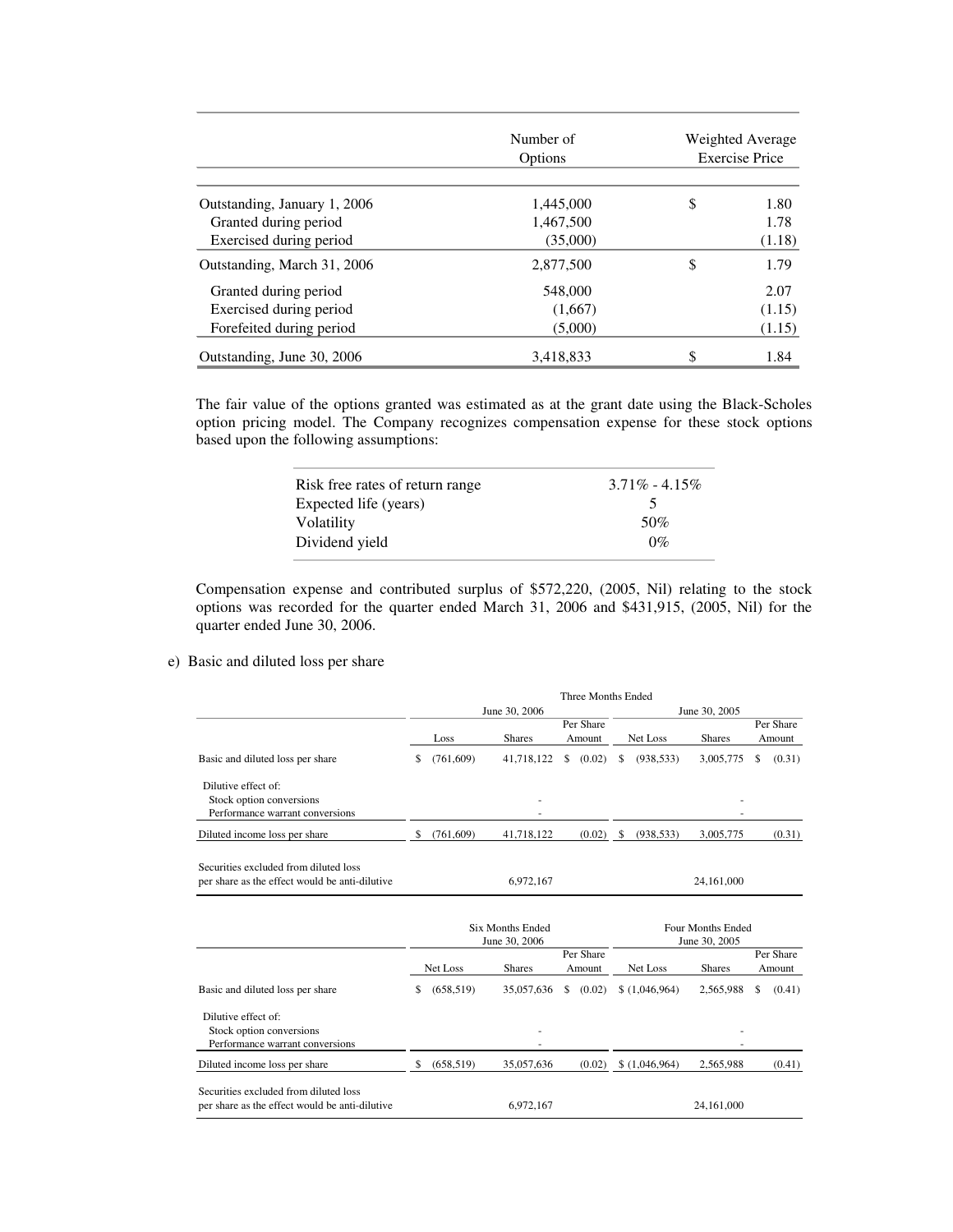#### **7. Related party transactions**

Pursuant to a master supply agreement, the Company purchased property and equipment from a company controlled by one of its directors. The transactions occurred in the regular course of the Company's activities and are recorded at the exchange amounts, which is the amount of consideration established and agreed to by the related parties.

|                                |     | June 30, 2006 | December 31, 2005 |            |  |
|--------------------------------|-----|---------------|-------------------|------------|--|
| Purchases of capital equipment | \$. | 22,186,113 \$ |                   | 13,235,793 |  |
| Amounts in accounts payable    | \$. | 153.364 \$    |                   | 2,246,018  |  |

#### **8. Segmented Information**

The Company operates in two primary segments within the service industry in Western Canada: well servicing and other oilfield services. The well servicing segment provides well services through the use of service rigs and coil tubing units. The other oilfield services segment provides snubbing, nitrogen, production testing and equipment rentals. They primarily provide support services to the well service business.

The accounting policies of the segments are the same as those described in note 1, significant accounting policies. The Company evaluates performance on net income before taxes. Inter-segment sales are recorded at current market prices and eliminated upon consolidation.

The reportable segments are distinct operations as they offer complementary services to the well service business. When a service rig is on site, the other services are typically onsite at various times supporting the rig activity. However, these services can be sold independently of the well servicing. They are managed separately as the businesses were acquired as a unit and the Company has retained management of each acquirer.

The amounts related to each industry segment are as follows: